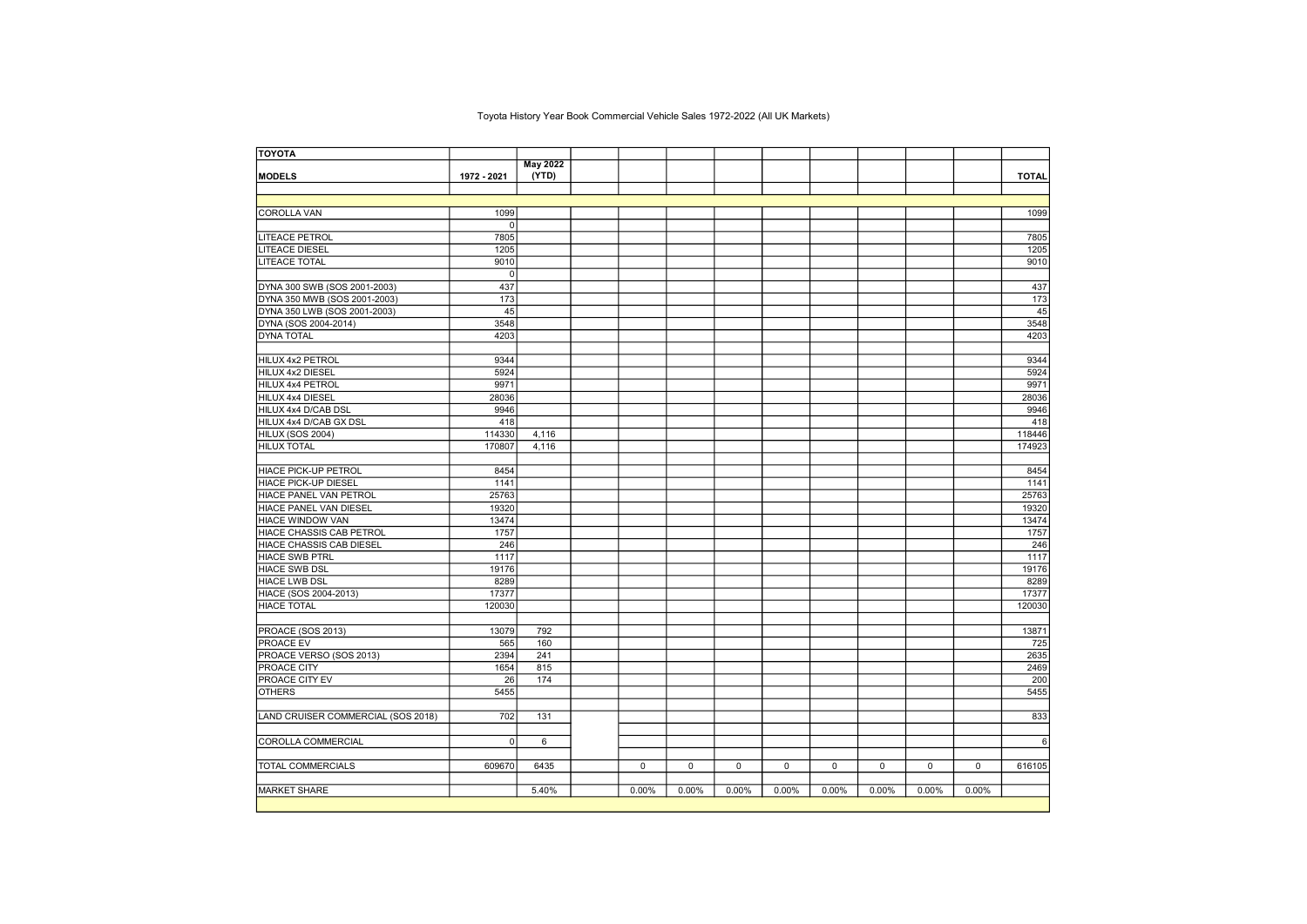| <b>TOYOTA</b>                      |           |                         |       |       |       |       |       |       |       |       |       |       |       |                |       |                 |       |       |       |       |       |        |              |
|------------------------------------|-----------|-------------------------|-------|-------|-------|-------|-------|-------|-------|-------|-------|-------|-------|----------------|-------|-----------------|-------|-------|-------|-------|-------|--------|--------------|
| <b>MODELS</b>                      | 1972-2000 | 2001                    | 2002  | 2003  | 2004  | 2005  | 2006  | 2007  | 2008  | 2009  | 2010  | 2011  | 2012  | 2013           | 2014  | 2015            | 2016  | 2017  | 2018  | 2019  | 2020  | 2021   | <b>TOTAL</b> |
|                                    |           |                         |       |       |       |       |       |       |       |       |       |       |       |                |       |                 |       |       |       |       |       |        |              |
|                                    |           |                         |       |       |       |       |       |       |       |       |       |       |       |                |       |                 |       |       |       |       |       |        |              |
| COROLLA VAN                        | 1099      |                         |       |       |       |       |       |       |       |       |       |       |       |                |       |                 |       |       |       |       |       |        | 1099         |
|                                    |           |                         |       |       |       |       |       |       |       |       |       |       |       |                |       |                 |       |       |       |       |       |        | $\mathbf{0}$ |
| <b>LITEACE PETROL</b>              | 7805      |                         |       |       |       |       |       |       |       |       |       |       |       |                |       |                 |       |       |       |       |       |        | 7805         |
| <b>LITEACE DIESEL</b>              | 1205      |                         |       |       |       |       |       |       |       |       |       |       |       |                |       |                 |       |       |       |       |       |        | 1205         |
| <b>LITEACE TOTAL</b>               | 9010      |                         |       |       |       |       |       |       |       |       |       |       |       |                |       |                 |       |       |       |       |       |        | 9010         |
|                                    |           |                         |       |       |       |       |       |       |       |       |       |       |       |                |       |                 |       |       |       |       |       |        | $\mathbf 0$  |
| DYNA 300 SWB (SOS 2001-2003)       |           | 30                      | 169   | 238   |       |       |       |       |       |       |       |       |       |                |       |                 |       |       |       |       |       |        | 437          |
| DYNA 350 MWB (SOS 2001-2003)       |           | $\overline{2}$          | 84    | 87    |       |       |       |       |       |       |       |       |       |                |       |                 |       |       |       |       |       |        | 173          |
| DYNA 350 LWB (SOS 2001-2003)       |           | $\overline{\mathbf{3}}$ | 9     | 33    |       |       |       |       |       |       |       |       |       |                |       |                 |       |       |       |       |       |        | 45           |
| DYNA (SOS 2004-2014)               |           |                         |       |       | 392   | 377   | 411   | 459   | 459   | 401   | 288   | 230   | 186   | 183            | 157   | $5\overline{5}$ |       |       |       |       |       |        | 3548         |
| DYNA TOTAL                         |           | 35                      | 262   | 358   | 392   | 377   | 411   | 459   | 459   | 401   | 288   | 230   | 186   | 183            | 157   | $5\overline{5}$ |       |       |       |       |       |        | 4203         |
|                                    |           |                         |       |       |       |       |       |       |       |       |       |       |       |                |       |                 |       |       |       |       |       |        | $\mathbf{0}$ |
| HILUX 4x2 PETROL                   | 9344      |                         |       |       |       |       |       |       |       |       |       |       |       |                |       |                 |       |       |       |       |       |        | 9344         |
| HILUX 4x2 DIESEL                   | 4950      | 259                     | 444   | 271   |       |       |       |       |       |       |       |       |       |                |       |                 |       |       |       |       |       |        | 5924         |
| HILUX 4x4 PETROL                   | 9971      |                         |       |       |       |       |       |       |       |       |       |       |       |                |       |                 |       |       |       |       |       |        | 9971         |
| HILUX 4x4 DIESEL                   | 25620     | 796                     | 954   | 666   |       |       |       |       |       |       |       |       |       |                |       |                 |       |       |       |       |       |        | 28036        |
| HILUX 4x4 D/CAB DSL                | 3970      | 1277                    | 2375  | 2324  |       |       |       |       |       |       |       |       |       |                |       |                 |       |       |       |       |       |        | 9946         |
| HILUX 4x4 D/CAB GX DSL             | 418       |                         |       |       |       |       |       |       |       |       |       |       |       |                |       |                 |       |       |       |       |       |        | 418          |
| HILUX (SOS 2004)                   |           |                         |       |       | 3620  | 2518  | 3565  | 6104  | 5,869 | 4,368 | 5,261 | 7462  | 7,530 | 7,624          | 8.448 | 8,751           | 6,548 | 7,166 | 7,159 | 6.580 | 6.195 | 9,562  | 114330       |
| <b>HILUX TOTAL</b>                 | 56673     | 2332                    | 3773  | 3261  | 3620  | 2518  | 3565  | 6104  | 5869  | 4368  | 5,261 | 7462  | 7,530 | 7,624          | 8,448 | 8,751           | 6,548 | 7,166 | 7,159 | 6,580 | 6,195 | 9,562  | 170807       |
|                                    |           |                         |       |       |       |       |       |       |       |       |       |       |       |                |       |                 |       |       |       |       |       |        | $\mathbf 0$  |
| <b>HIACE PICK-UP PETROL</b>        | 8454      |                         |       |       |       |       |       |       |       |       |       |       |       |                |       |                 |       |       |       |       |       |        | 8454         |
| HIACE PICK-UP DIESEL               | 1141      |                         |       |       |       |       |       |       |       |       |       |       |       |                |       |                 |       |       |       |       |       |        | 1141         |
| HIACE PANEL VAN PETROL             | 25763     |                         |       |       |       |       |       |       |       |       |       |       |       |                |       |                 |       |       |       |       |       |        | 25763        |
| HIACE PANEL VAN DIESEL             | 19320     |                         |       |       |       |       |       |       |       |       |       |       |       |                |       |                 |       |       |       |       |       |        | 19320        |
| <b>HIACE WINDOW VAN</b>            | 13474     |                         |       |       |       |       |       |       |       |       |       |       |       |                |       |                 |       |       |       |       |       |        | 13474        |
| HIACE CHASSIS CAB PETROL           | 1757      |                         |       |       |       |       |       |       |       |       |       |       |       |                |       |                 |       |       |       |       |       |        | 1757         |
| HIACE CHASSIS CAB DIESEL           | 246       |                         |       |       |       |       |       |       |       |       |       |       |       |                |       |                 |       |       |       |       |       |        | 246          |
| <b>HIACE SWB PTRL</b>              | 1042      | 39                      | 20    | 16    |       |       |       |       |       |       |       |       |       |                |       |                 |       |       |       |       |       |        | 1117         |
| <b>HIACE SWB DSL</b>               | 12643     | 2232                    | 2251  | 2050  |       |       |       |       |       |       |       |       |       |                |       |                 |       |       |       |       |       |        | 19176        |
| <b>HIACE LWB DSL</b>               | 5229      | 1136                    | 971   | 953   |       |       |       |       |       |       |       |       |       |                |       |                 |       |       |       |       |       |        | 8289         |
| HIACE (SOS 2004-2013)              |           |                         |       |       | 2956  | 2559  | 2556  | 3357  | 2573  | 1343  | 1168  | 759   | 105   | $\overline{1}$ |       |                 |       |       |       |       |       |        | 17377        |
| <b>HIACE TOTAL</b>                 | 92985     | 3407                    | 3242  | 3019  | 2956  | 2559  | 2556  | 3357  | 2573  | 1343  | 1,168 | 759   | 105   | $\mathbf{1}$   |       |                 |       |       |       |       |       |        | 120030       |
|                                    |           |                         |       |       |       |       |       |       |       |       |       |       |       |                |       |                 |       |       |       |       |       |        | $\Omega$     |
| PROACE (SOS 2013)                  |           |                         |       |       |       |       |       |       |       |       |       |       |       | 294            | 1163  | 1502            | 777   | 2,114 | 2,272 | 1867  | 1,681 | 1.409  | 13079        |
| PROACE VERSO (SOS 2013)            |           |                         |       |       |       |       |       |       |       |       |       |       |       |                |       |                 | 17    | 290   | 456   | 685   | 465   | 481    | 2394         |
| <b>PROACE CITY</b>                 |           |                         |       |       |       |       |       |       |       |       |       |       |       |                |       |                 |       |       |       |       | 267   | 1,387  | 1654         |
| PROACE CITY EV                     |           |                         |       |       |       |       |       |       |       |       |       |       |       |                |       |                 |       |       |       |       |       | 26     | 26           |
| PROACE EV                          |           |                         |       |       |       |       |       |       |       |       |       |       |       |                |       |                 |       |       |       |       |       | 565    | 565          |
| <b>OTHERS</b>                      | 5455      |                         |       |       |       |       |       |       |       |       |       |       |       |                |       |                 |       |       |       |       |       |        | 5455         |
|                                    |           |                         |       |       |       |       |       |       |       |       |       |       |       |                |       |                 |       |       |       |       |       |        | $\mathbf{0}$ |
| LAND CRUISER COMMERCIAL (SOS 2018) |           |                         |       |       |       |       |       |       |       |       |       |       |       |                |       |                 |       |       | 75    | 124   | 172   | 331    | 702          |
| <b>TOTAL COMMERCIALS</b>           | 317574    | 5,774                   | 7,277 | 6,638 | 6,968 | 5,454 | 6,532 | 9,920 | 8,901 | 6,112 | 6,717 | 8,451 | 7,821 | 8,103          | 9,768 | 10,258          | 7,342 | 9,570 | 9,962 | 9,116 | 8,780 | 13,761 | 491501       |
|                                    |           |                         |       |       |       |       |       |       |       |       |       |       |       |                |       |                 |       |       |       |       |       |        |              |
| <b>MARKET SHARE</b>                |           | 2.73%                   | 2.20% | 2.11% | 1.69% | 2.00% | 2.94% | 3.08% | 3.10% | 3.10% | 3.00% | 3.20% | 3.23% | 3.10%          | 3.00% | 2.70%           | 1.90% | 2.60% | 2.80% | 2.50% | 2.90% | 3.90%  |              |
|                                    |           |                         |       |       |       |       |       |       |       |       |       |       |       |                |       |                 |       |       |       |       |       |        |              |

## Toyota History Year Book Commercial Vehicle Sales 1972-2020 (All UK Markets)